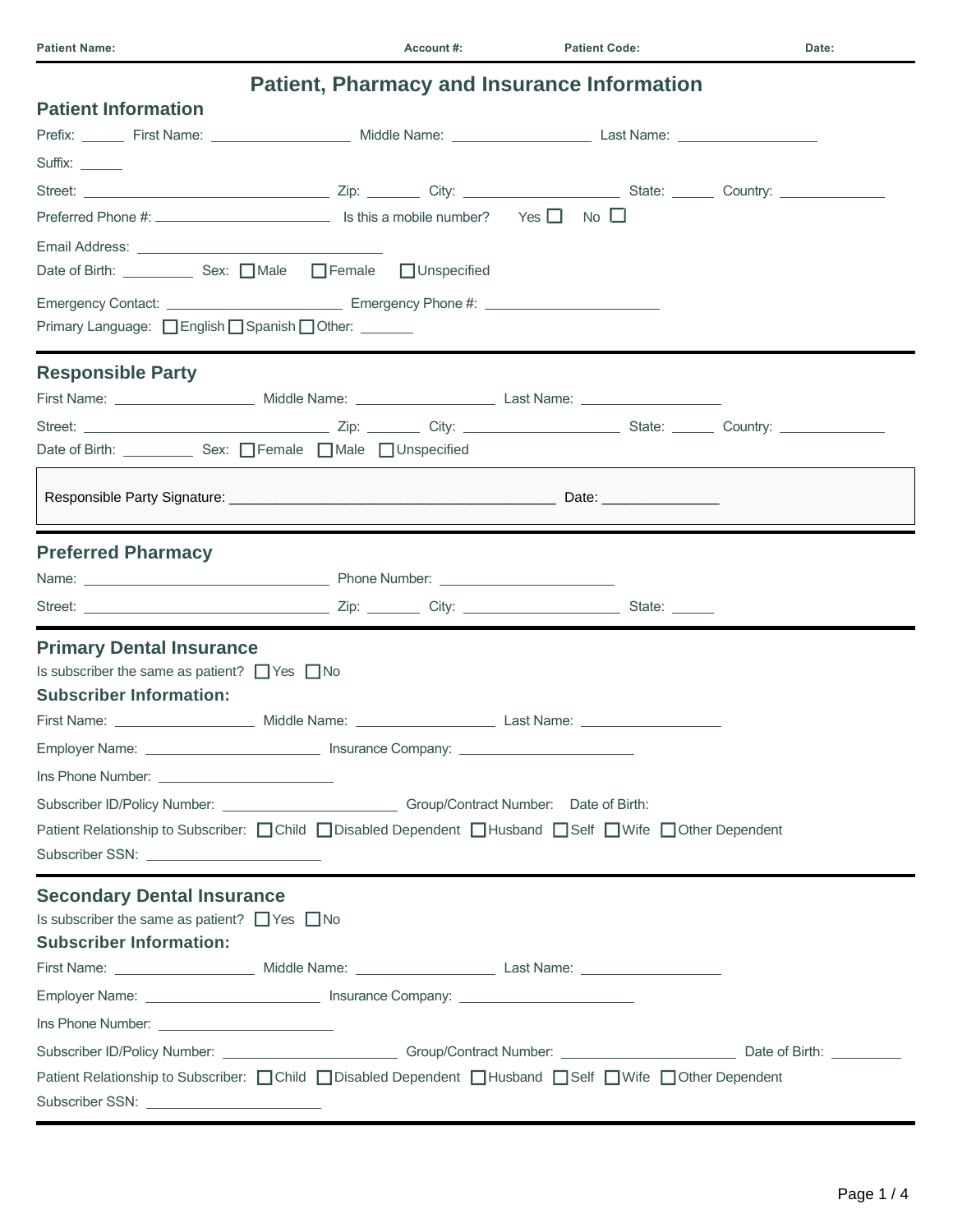| <b>Patient Name:</b>                                                                                                                                                                                                                                                                       | Account#:                          | <b>Patient Code:</b>         | Date: |
|--------------------------------------------------------------------------------------------------------------------------------------------------------------------------------------------------------------------------------------------------------------------------------------------|------------------------------------|------------------------------|-------|
|                                                                                                                                                                                                                                                                                            | <b>Health History</b>              |                              |       |
| Reason for Visit: □ Broken Tooth □ Check-up □ Cosmetic □ Dentures □ Tooth Pain □ Other: □<br>Height: __________ ft _________ in Weight: ___________ Patient Date of Birth: ___________                                                                                                     |                                    |                              |       |
| Are you under the care of a primary physician? $\Box$ Yes $\Box$ No                                                                                                                                                                                                                        |                                    |                              |       |
|                                                                                                                                                                                                                                                                                            |                                    |                              |       |
| Date of Last Physical:<br>$\Box$ I don't know exact date $\Box$ Last 6 months $\Box$ 6 months - 1 year $\Box$ 1-3 years $\Box$ Greater than 4 years $\Box$ Never $\Box$ Other:<br>Are you taking or have you taken any steroid/cortisone therapy in the last 2 years? $\Box$ Yes $\Box$ No |                                    |                              |       |
| Have you ever been hospitalized? □ Yes □ No                                                                                                                                                                                                                                                |                                    |                              |       |
| Are you taking or have you taken Oral Bisphosphonates (e.g., FOSAMAX, BONIVA) or IV Bisphosphonates, (e.g., ZOMETA, AREDIA)?<br>$\Box$ No $\Box$ Yes How Long?<br>Do you require antibiotics prior to dental procedures? □ Yes □ No                                                        |                                    |                              |       |
| Are you allergic or have you had an adverse reaction to any of the following?<br>■ None Amoxicillin Aspirin ■ Codeine Epinephrine BLatex<br>□Metals □ Novocain □ Penicillin □ Sulfa □ Tetracycline □ Other: ________________                                                               |                                    |                              |       |
| List any medications you are taking including non-prescription drugs and herbals/vitamins:<br>$\Box$ None                                                                                                                                                                                  |                                    |                              |       |
|                                                                                                                                                                                                                                                                                            |                                    |                              |       |
|                                                                                                                                                                                                                                                                                            |                                    |                              |       |
|                                                                                                                                                                                                                                                                                            |                                    |                              |       |
|                                                                                                                                                                                                                                                                                            |                                    |                              |       |
|                                                                                                                                                                                                                                                                                            |                                    |                              |       |
| Check any conditions that apply to you:<br>$\Box$ None                                                                                                                                                                                                                                     | □ Drug Addiction                   | NON-DENTAL Implants          |       |
| $\Box$ Alcoholism                                                                                                                                                                                                                                                                          | $\Box$ Epilepsy                    |                              |       |
| Allergies or Hives                                                                                                                                                                                                                                                                         | $\Box$ Excessive Bleeding          | Organ Transplants            |       |
| $\Box$ Anemia                                                                                                                                                                                                                                                                              | $\Box$ Fainting/Dizziness          |                              |       |
| $\Box$ Arthritis                                                                                                                                                                                                                                                                           | $\Box$ Hearing Impairment          | $\Box$ Pace Maker            |       |
| Artificial Joint/Pins                                                                                                                                                                                                                                                                      | $\Box$ Heart Murmur                | $\Box$ Psychiatric Care      |       |
|                                                                                                                                                                                                                                                                                            | □ Heart Surgery                    | Radiation Therapy            |       |
|                                                                                                                                                                                                                                                                                            | Date: <u>____________________</u>  | $\Box$ Radiosurgery          |       |
| Aspirin Therapy                                                                                                                                                                                                                                                                            | Heart Trouble                      | $\Box$ Rheumatic Fever       |       |
| $\Box$ Asthma                                                                                                                                                                                                                                                                              |                                    | □Seizures                    |       |
| □ Blood Thinners                                                                                                                                                                                                                                                                           | $\overline{\phantom{a}}$ Hepatitis | Sexually Transmitted Disease |       |
| Blood Transfusion                                                                                                                                                                                                                                                                          | High Blood Pressure                | $\Box$ Sinus Problems        |       |
| Breathing Problems                                                                                                                                                                                                                                                                         | $\Box$ HIV                         | Stomach Problems             |       |
| $\Box$ Cancer                                                                                                                                                                                                                                                                              | □Kidney Disease                    | $\Box$ Stroke                |       |
|                                                                                                                                                                                                                                                                                            | □Liver Disease                     | □Thyroid Disease             |       |
| $\Box$ Chemotherapy                                                                                                                                                                                                                                                                        | □Low Blood Pressure                | $\Box$ Tuberculosis(TB)      |       |
| Coumadin Therapy                                                                                                                                                                                                                                                                           | □Lung Disease/COPD                 | $\Box$ Ulcers                |       |
| $\Box$ Dementia                                                                                                                                                                                                                                                                            | $\Box$ Lupus                       | $\Box$ Visual Impairment     |       |
| $\Box$ Diabetes                                                                                                                                                                                                                                                                            | Mitral Valve Prolapse              | Other Disease/Illness        |       |
|                                                                                                                                                                                                                                                                                            | Mobility Impairment                |                              |       |
|                                                                                                                                                                                                                                                                                            |                                    |                              |       |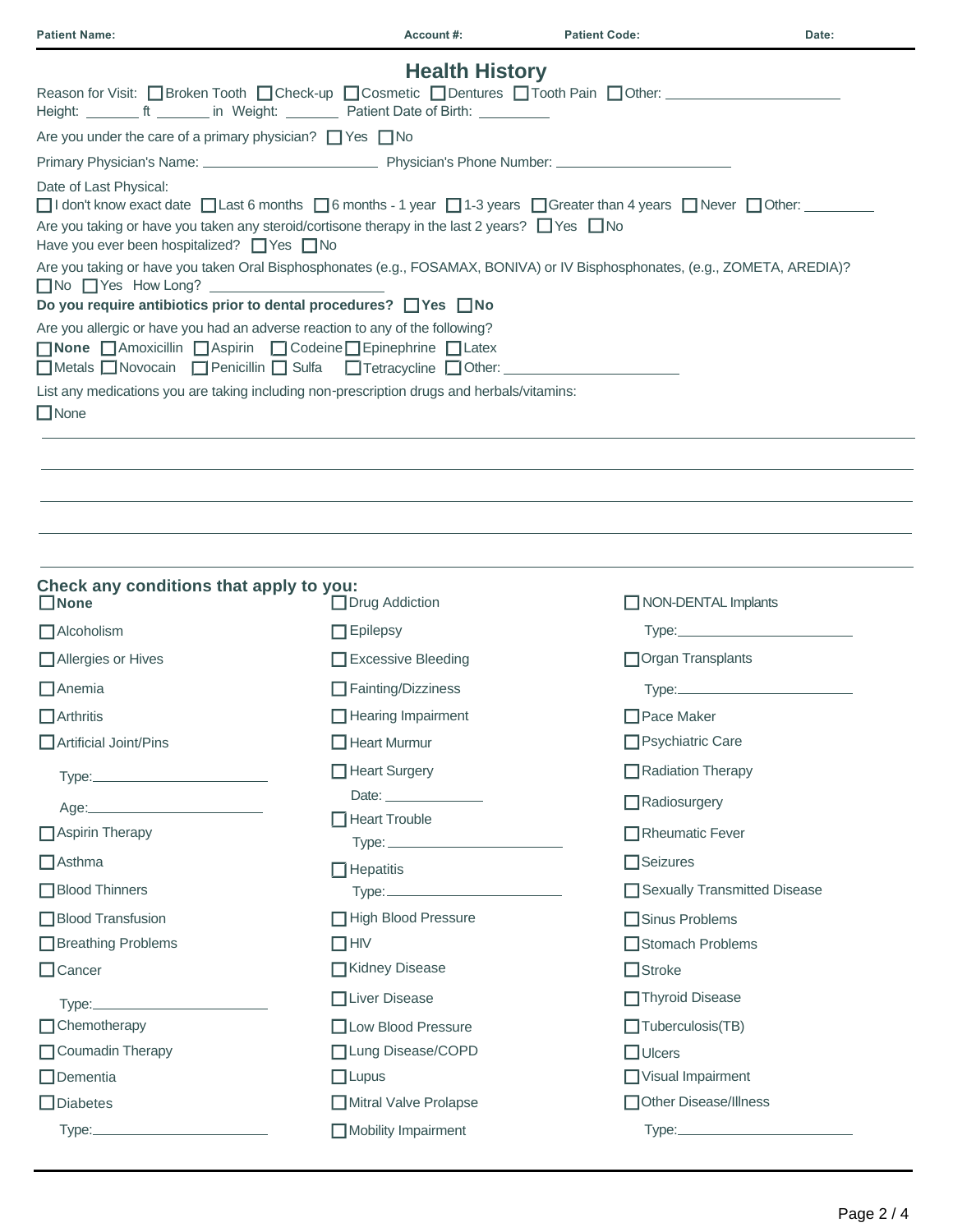| <b>Patient Name:</b>                                                                                                                                                                                                                                                                                                                                                                                                                                                                                                     | Account#:                                    | <b>Patient Code:</b>                                                   | Date: |
|--------------------------------------------------------------------------------------------------------------------------------------------------------------------------------------------------------------------------------------------------------------------------------------------------------------------------------------------------------------------------------------------------------------------------------------------------------------------------------------------------------------------------|----------------------------------------------|------------------------------------------------------------------------|-------|
| <b>Dental History</b><br>Date of Last Dental Visit:<br>$\Box$ I don't know exact date $\Box$ Last 6 months $\Box$ 6 months - 1 year $\Box$ 1-3 years $\Box$ Greater than 4 years $\Box$ Never $\Box$ Other:                                                                                                                                                                                                                                                                                                              |                                              |                                                                        |       |
| Date of Last Dental X-ray:<br>$\Box$ I don't know exact date $\Box$ Last 6 months $\Box$ 6 months - 1 year $\Box$ 1-3 years $\Box$ Greater than 4 years $\Box$ Never $\Box$ Other: $\Box$                                                                                                                                                                                                                                                                                                                                |                                              |                                                                        |       |
| <b>Oral Health</b><br>Have you ever been treated for periodontal (gum) disease? $\Box$ Yes $\Box$ No<br>Have you ever had Novocaine or other local anesthetic?<br>How happy are you with your smile (1-10)? ________<br>Are you currently wearing Dentures? Yes No<br>Age of dentures: <u>□</u> Less Than 6 Months □ 6 months-3 years □ Greater than 4 years<br>Please check any conditions that apply to you below:<br>$\Box$ Pain In Jaw(TMJ)<br>□ Teeth Grinding/Clenching<br>Sensitive Teeth<br>□ Broken/Loose Teeth | $\Box$ Yes $\Box$ No<br>Use Tobacco Products | Mouth Sores<br>□ Difficulty Chewing/Swallowing □ Swollen/Bleeding Gums |       |
| <b>Women Patients Only</b><br>Are you currently pregnant? Ves No Estimated Delivery Date: _________<br>Are you Nursing? $\Box$ Yes $\Box$ No Are you taking any birth control prescriptions? $\Box$ Yes $\Box$ No<br>**NOTE Antibiotics (such as penicillin) may alter the effectiveness of birth control pills. Consult your physician/gynecologist for assistance<br>regarding additional methods of birth control.                                                                                                    |                                              |                                                                        |       |
| I certify that I have read and understand the above questions and acknowledge that questions have been answered to the best of my knowledge. I<br>hereby give my consent to the dentist to perform an examination and diagnose my condition. I also give my consent for any preventive or basic<br>restorative procedures which may be necessary. I understand that this consent will remain in effect until treatment is terminated either by me or the<br>dentist.                                                     |                                              |                                                                        |       |
| Patient's Signature:                                                                                                                                                                                                                                                                                                                                                                                                                                                                                                     |                                              | Date:                                                                  |       |
|                                                                                                                                                                                                                                                                                                                                                                                                                                                                                                                          |                                              |                                                                        |       |
| <b>6 MONTH UPDATE</b>                                                                                                                                                                                                                                                                                                                                                                                                                                                                                                    |                                              |                                                                        |       |
|                                                                                                                                                                                                                                                                                                                                                                                                                                                                                                                          |                                              |                                                                        |       |
|                                                                                                                                                                                                                                                                                                                                                                                                                                                                                                                          |                                              |                                                                        |       |